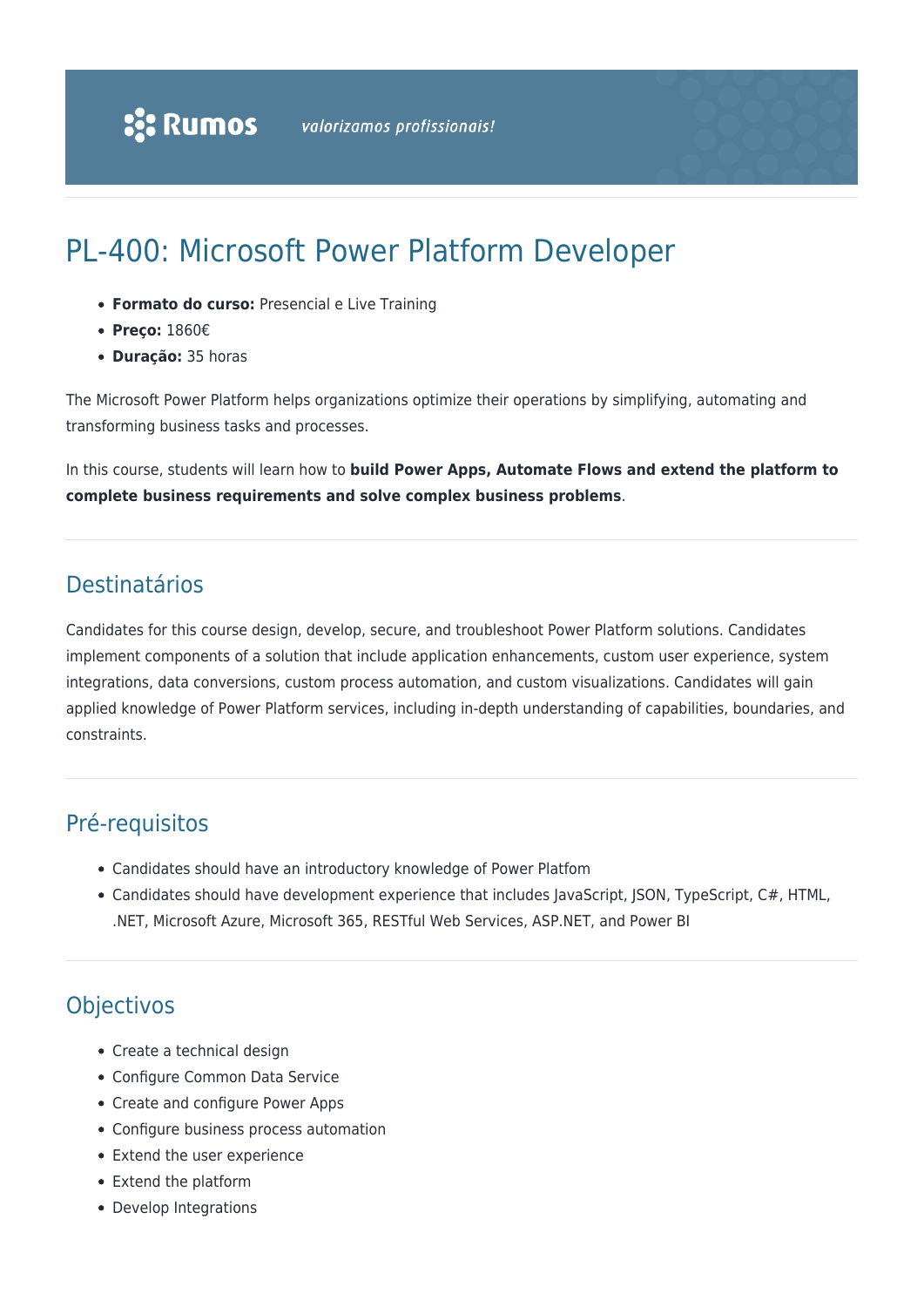### Programa

### **Create a model-driven application in Power Apps**

This module introduces you to creating a model-driven app in Power Apps that uses Common Data Service.

- Introduction to model-driven apps and Common Data Service
- Get started with model-driven apps in Power Apps
- Create and manage entities in Common Data Service
- Create and manage fields within an entity in Common Data Service
- Working with option sets in Common Data Service
- Create a relationship between entities in Common Data Service
- Define and create business rules in Common Data Service
- Create and define calculation or rollup fields in Common Data Service
- Get started with security roles in Common Data Service

#### **Create a canvas app in Power Apps**

This module introduces you to Power Apps, helps you create and customize an app, and then manage and distribute it. It will also show you how to provide the best app navigation, and build the best UI using themes, icons, images, personalization, different form factors, and controls.

- Get started with Power Apps
- Customize a canvas app in Power Apps
- Manage apps in Power Apps
- Navigation in a canvas app in Power Apps
- How to build the UI in a canvas app in Power Apps
- Use and understand Controls in a canvas app in Power Apps
- Document and test your Power Apps application

#### **Master advance techniques and data options in canvas apps**

This module will help you use advanced formulas, perform custom updates, performance checks and testing. It will also help you to improve user's experience, use custom connectors and focus on working with data source limits.

- Use imperative development techniques for canvas apps in Power Apps
- Author an advanced formula that uses tables, records, and collections in a canvas app in Power Apps
- Perform custom updates in a Power Apps canvas app
- Complete testing and performance checks in a Power Apps canvas app
- Work with relational data in a Power Apps canvas app
- Work with data source limits (delegation limits) in a Power Apps canvas app
- Connecting to other data in a Power Apps canvas app
- Use custom connectors in a Power Apps canvas app

#### **Automate a business process using Power Automate**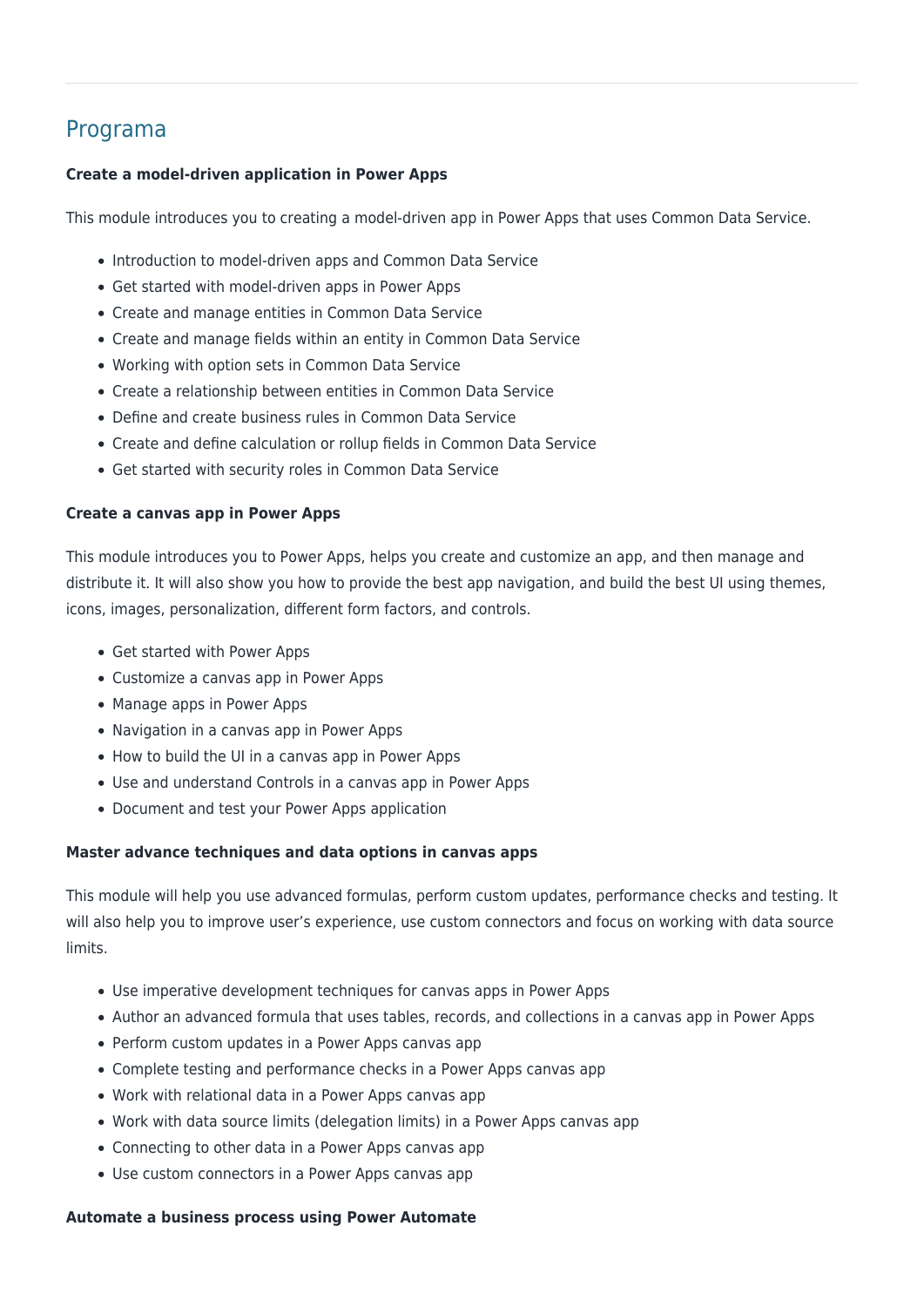This module introduces you to Power Automate, teaches you how to build workflows, and how to administer flows.

- Get started with Power Automate
- Build more complex flows with Power Automate
- Introduction to business process flows in Power Automate
- Create an immersive business process flow in Power Automate
- Understand advanced business process flow concepts in Power Automate
- Introduction to expressions in Power Automate

#### **Introduction to developing with Power Platform**

This module is the first step in learning about platform, tools, and the ecosystem of the Power Platform

- Introduction to Power Platform developer resources
- Use developer tools to extend the Power Platform
- Introduction to extending the Microsoft Power Platform

#### **Extending the Power Platform Common Data Service**

This module looks at the tools and resources needed for extending the Power Platform. We'll start with looking at the SDKs, the extensibility model, and event framework. This learning path also covers when to use plug-ins. Configuration of plug-ins as well as registering and deploying plug-ins.

- Introduction to Common Data Service for developers
- Extend plug-ins

#### **Extending the Power Platform user experience Model Driven apps**

This module describes how to create client scripting, perform common actions with client script, and automate business process flow with client scrip. Learn about what client script can do, rules, and maintaining scripts. Discover when to use client script as well as when not to use client script.

- Introduction to web resources
- Performing common actions with client script
- Automate business process flows with client script

#### **Create components with Power Apps Component Framework**

This module describes how to get started with Power Apps Component Framework with an introductory module on the core concepts and components. Then it shows you how to build a component and work with advanced Power Apps Component Framework features.

- Get started with Power Apps component framework
- Build a Power Apps component
- Use advanced features with Power Apps component framework

#### **Extend Power Apps portals**